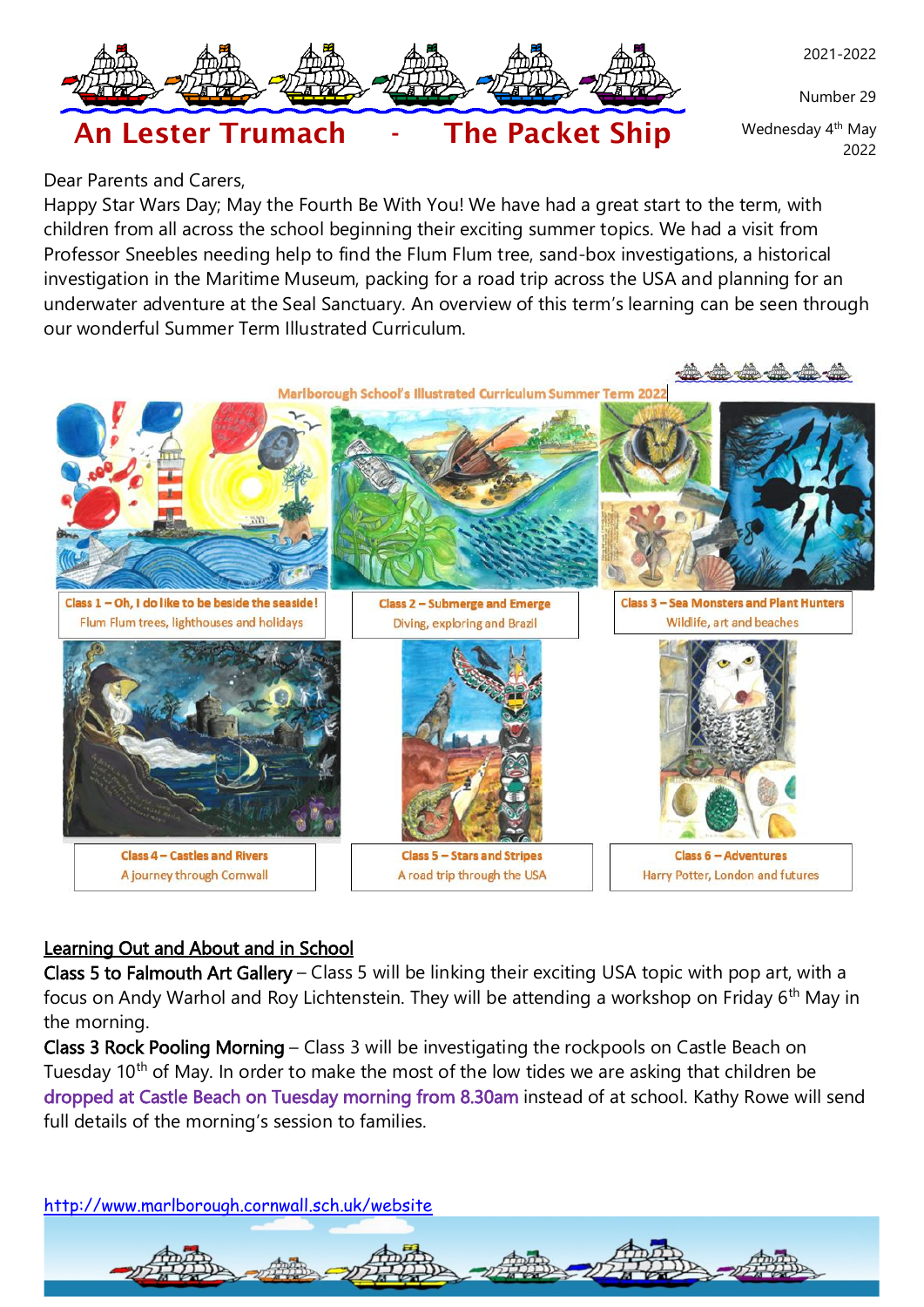Reception Adventure Club – On Tuesday  $10<sup>th</sup>$  May, our Reception children will be heading to the school field for an adventurous afternoon with Miss Tremewan, identifying mini beasts and creating dens for little creatures.

**Class 4 to Falmouth Art Gallery –** Class 4 will be heading to the art gallery on Tuesday 10<sup>th</sup> of May for the morning.

Class 2 to the Seal Sanctuary – Class 2 will be visiting the Seal Sanctuary on Friday 13<sup>th</sup> of May as part of their Submerge and Emerge project, looking at life under the sea. The date of the visit had to be changed as the cruise ship in Falmouth had booked all of our usual coach providers. Apologies.

Class 1 to National Maritime Museum – Class 1 will be learning about the voyager, Sir Francis Drake, and taking part in a workshop at the NMMC on Tuesday 17<sup>th</sup> May. They will be out all day and will need a packed lunch. More info to follow from Kerry Finnegan.

Class 6 to Queen Mary Gardens – On the 17<sup>th</sup> of May, Class 6 will be heading to Queen Mary Gardens to work with Falmouth Town Council and Cormac to help with the planting of the garden. They will be out all day and will need a packed lunch and clothes they don't mind getting muddy. More info from Matt Swiggs to follow.

Class 6 Jubilee Dance – Class 6 will be working with Yskynna Dance Company and Sally Knight to develop a celebration dance routine to be shared with the world! Rehearsals are timetabled in between Monday 16<sup>th</sup> of May their performance on the 25<sup>th</sup> of May. We will let families know how they can watch the performance as soon as we know.

Curriculum Information – Class teachers will be sending out Curriculum Information regarding this term's learning focus this week. Class 6's information will be sent out as an email as their summer term is different. As we have a Jubilee Celebration and a Summer Production, there will not be class outcomes but we will invite families in for a whole school open afternoon on the 14<sup>th</sup> of July. Summer Sports Days – PLEASE NOTE CHANGE OF DATES - After the success of last year's Sports Days we have decided to hold two separate sporting events; one for Reception, Class 1 and Class 2 on Wednesday  $29<sup>th</sup>$  of June and Classes 3, 4 5 and 6 on Thursday 30<sup>th</sup> June.

## Summer Term Learning Support

Each term class teachers assess the attainment of pupils in reading, writing, maths and science and discuss the progress of each child at a Pupil Progress Meeting. Based upon these termly discussions, and to ensure all children are reaching their full potential, the teaching team put support in place for those who need a helping hand. We have a wide range of support in place, and use strategies that enable teachers, teaching assistants and specialists to address any issues and ensure that all children have a chance to shine. As part of our Covid recovery strategy, we have used the National Tutoring Programme (NTP) to support writing across Key Stage 2 and Year 6 maths. Next week our NTP tutor, Jean Kendall, will start work with our Year 3 mathematicians. Letters will be sent to families of those children selected to work with Jean. Please contact your child's class teacher if you have worries about your child's progress in any subject.

# Health and Safety Update

The trail on the top playground is currently out of use as it is uninsured and causing the bank to subside. Please can children stay off the trail outside of school hours. Many thanks.

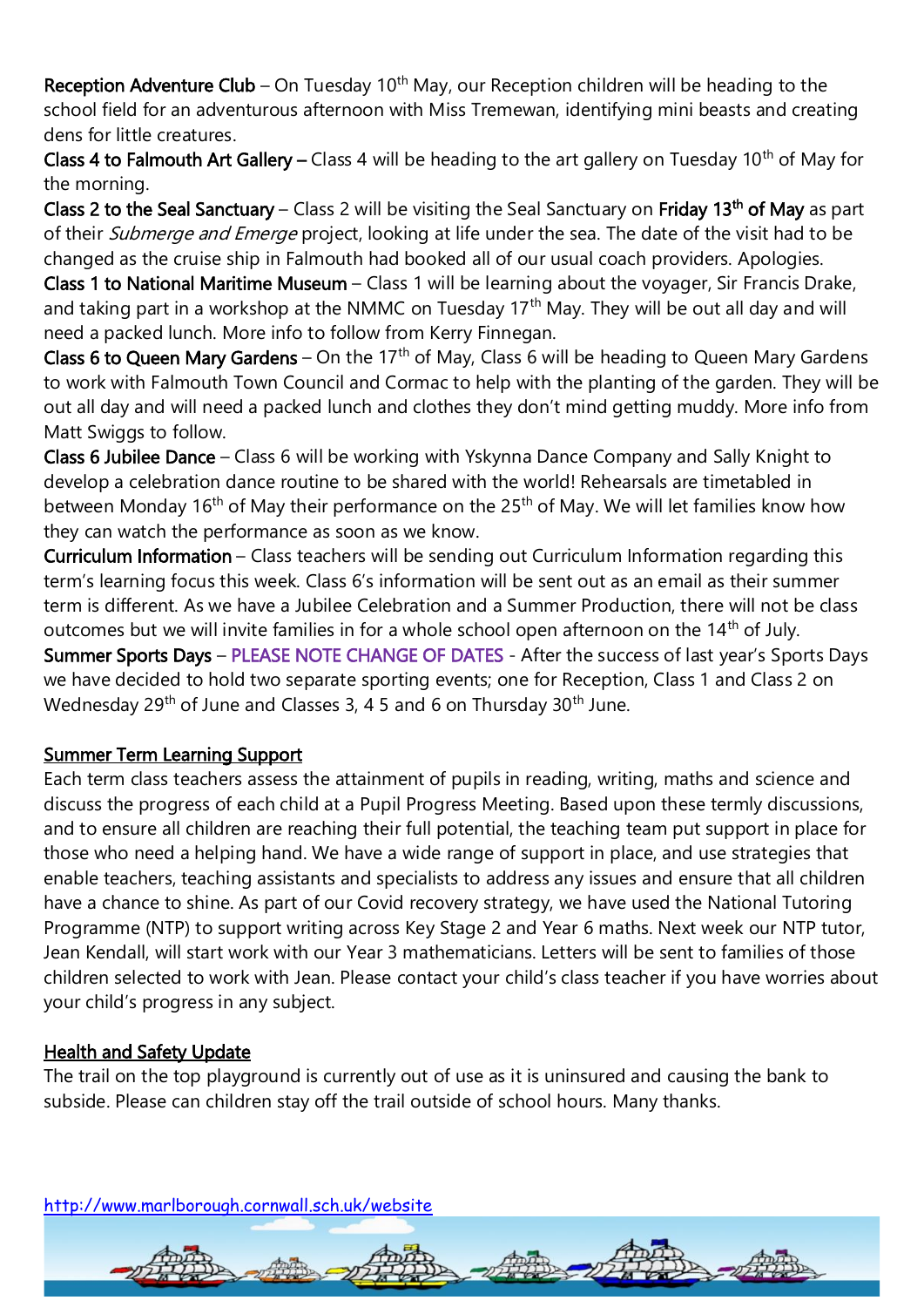## Start of the School Day

Please can children arrive in school between 8.30-8.45am. Once the 8.45am bell goes, learning gets off to a flying start and, in order to make children feel settled, it is important that they are ready with their peers. Many thanks to families for continuing to walk or cycle up Ferndale Road. The quieter the traffic on Ferndale Road, the safer the children coming to and from school.

## <u>Breakfast Club for Class 6 – Monday 9<sup>th</sup> to Thursday 12<sup>th</sup> May</u>

There will be a Breakfast Club provided for all Class 6 pupils, giving them time to chat and have a filling breakfast each day before they sit their SATs. Please note: this will take place Monday to Thursday from 8am and will be free of charge.

#### Marlborough Mariners' Update

Cinema Nights – Many thanks to everyone who attended one of our Cinema Screenings last term. The events raised £251 for the Mariners and there was also a collection for Ukraine (via the Disasters Emergency Committee) which raised £104.

Big Dig - The Big Dig will be back for this summer term! We need two volunteers to work closely with Sascha House, and get this exciting event off the ground. If you have some spare hours during the week, this could be for you! Sascha is looking for someone to lead on the recruitment and coordination of our Mariner volunteers, and someone to lead on the School Ground Improvements. If you are keen to work closely on this event, please contact the school office in the first instance, and we will put you in touch with Sascha.

Volunteers in School – We would love to invite volunteers back into school! We have missed your support hugely and now that restrictions have lifted If you would like to volunteer in school, supporting learning on a regular basis please email Olivia at [office@marlborough.cornwall.sch.uk](mailto:office@marlborough.cornwall.sch.uk) and she will be able to send you DBS forms and find out your availability.

Next meeting – There will be a Mariners' meeting at 8pm on Tuesday  $10<sup>th</sup>$  of May on the school field for all parents and carers to explore ways of supporting the school this term. We have got a busy term of events and activities so please come along. Free pizza and cider for attendees!

#### Marlborough Kitchen

Adult Lunches - We will be inviting families in to join their child for lunch after half term. Each class will have a week where adults will be invited in. Reception class adults will have the week beginning the  $7<sup>th</sup>$  June. Meals cost £3.50 and can be booked through the office.

#### Upcoming lunches are:

| Thursday 5 <sup>th</sup> | Friday 6th      | Monday 9th      | Tuesday 10th  | Wednesday 11th    | Thursday 12th   | Friday 13th            |
|--------------------------|-----------------|-----------------|---------------|-------------------|-----------------|------------------------|
| Mav                      | Mav             | Mav             | Mav           | Mav               | Mav             | May                    |
| Beef Chilli              | Fishfingers &   | Pizza Margarita | Jacket Potato | Beef Lasagna      | Turkey Burger & | Smoked Salmon          |
| Bean Chilli              | Wedges          | Olive Pizza     | Ham Roll      | Sweetcorn &       | Wedges          | & Pea Pasta            |
| Hummus &                 | Beetroot &      | Leek & Potato   |               | <b>Red Pepper</b> | Veggie Bean     | <b>Roast Vegetable</b> |
| <b>Breadsticks</b>       | Halloumi Burger | Soup            |               | <b>Pancakes</b>   | Burger &        | & Tomato Pasta         |
|                          | and Wedges      |                 |               | Jacket Potato     | Wedges          | Herby Cheese           |
|                          | Tomato &        |                 |               |                   | Lentil, Tomaoto | Scones                 |
|                          | Sesame Soup     |                 |               |                   | & Coconut       |                        |
|                          |                 |                 |               |                   | Soup            |                        |

#### Dates for the Diary

Wednesday 4<sup>th</sup> May – Sustrans Scooter Skills Session - Classes 3, 4 and 5 Friday  $6<sup>th</sup>$  May – Class 5 to Falmouth Art Gallery Pop Art exhibition – am **Week commencing 9<sup>th</sup> May** – Class 6 SATs week

<http://www.marlborough.cornwall.sch.uk/website>